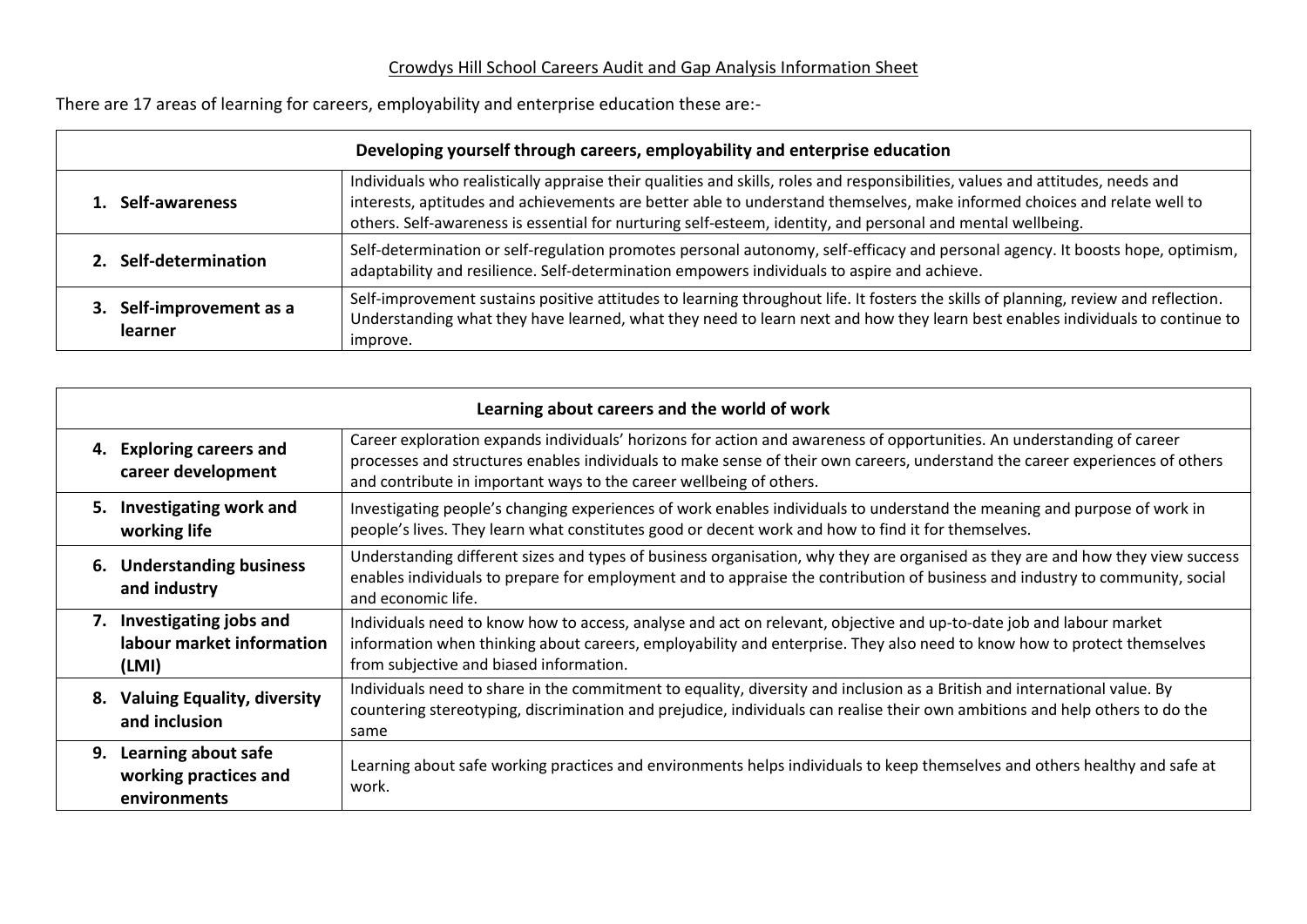| Developing your career management and employability skills            |                                                                                                                                                                                                                                                                                                                                                                                                                                                                                                                                                                                                                 |  |  |  |
|-----------------------------------------------------------------------|-----------------------------------------------------------------------------------------------------------------------------------------------------------------------------------------------------------------------------------------------------------------------------------------------------------------------------------------------------------------------------------------------------------------------------------------------------------------------------------------------------------------------------------------------------------------------------------------------------------------|--|--|--|
| 10. Making the most of careers<br>information, advice and<br>guidance | Individuals need to learn how to recognise, access and make effective use of trustworthy sources of information, advice and<br>guidance which are offered on a one-to-one or small group basis, both online and in person. This includes being actively<br>involved in identifying their needs and how they can be met.                                                                                                                                                                                                                                                                                         |  |  |  |
| 11. Preparing for employability                                       | Preparing for employability is about enabling individuals to gain the skills and experience they need to get, maintain and make<br>progress in employment or self-employment including networking, negotiation, self-advocacy and staying healthy.                                                                                                                                                                                                                                                                                                                                                              |  |  |  |
| 12. Showing initiative and<br>enterprise                              | Showing initiative and enterprise is about helping individuals to make the most of their opportunities, manage risk-taking and<br>demonstrate drive and determination, especially in a business sense.                                                                                                                                                                                                                                                                                                                                                                                                          |  |  |  |
| 13. Developing personal<br>financial capability                       | Being able to calculate and compare the costs and benefits of different living, education, training and employment options,<br>considering any financial support that may be available, is an increasingly important skill for individuals to develop. They need to<br>know how to make budgeting and financial planning decisions about spending, borrowing, saving and investing to safeguard<br>their economic well-being now and in the future. Personal financial management is part of citizenship at KS3 & 4 and<br>interpreting and solving problems in financial contexts is part of maths at KS3 & 4. |  |  |  |
| 14. Identifying choices and<br>opportunities                          | Individuals need to know how to identify and investigate possible choices, progression pathways and qualifications that are in<br>their best interests to consider. This includes being able to respond effectively to unforeseen or unplanned choices and<br>opportunities.                                                                                                                                                                                                                                                                                                                                    |  |  |  |
| 15. Planning and deciding                                             | Individuals need to know how to make and carry-out carefully-considered and negotiated decisions and plans. This also involves<br>showing persistence and resilience to cope with chance events and any unintended consequences of their decisions and plans.                                                                                                                                                                                                                                                                                                                                                   |  |  |  |
| 16. Handling applications and<br>interviews                           | Promoting themselves in a way that attracts the attention of selectors and recruiters, as well as managing the applications<br>process, requires that individuals develop a range of self-presentation and marketing skills including the use of digital and social<br>media. This also requires that they develop strategies to cope with set-backs and disappointment.                                                                                                                                                                                                                                        |  |  |  |
| 17. Managing changes and<br>transitions                               | Transition confidence and preparedness help individuals to make successful moves such as changing schools, going to university<br>or starting an apprenticeship or employment. Reviewing and reflecting on previous transitions can help individuals to develop<br>the psychological resources to cope with future transitions.                                                                                                                                                                                                                                                                                 |  |  |  |

It is the responsibility of every teacher / instructor to be able to show where they are meeting these learning areas and when so that the Careers leader can build a good picture based on solid evidence. As a school we need to have a good knowledge as to where we are covering each area. Also with knowing the 17 areas of learning it then gives the individual subject areas more information about what they might be able to include!

The table below gives some examples which may help identify what we are already doing. These are mainstream examples so I am thinking that KS2 = CHS KS3; KS3 = CHS KS4; KS4 = CHS 6<sup>th</sup> Form. There may be some elements of cross over and primary will need to think how they may be able to support our KS2 pupils so that they are able to access KS2 in years 7-9!!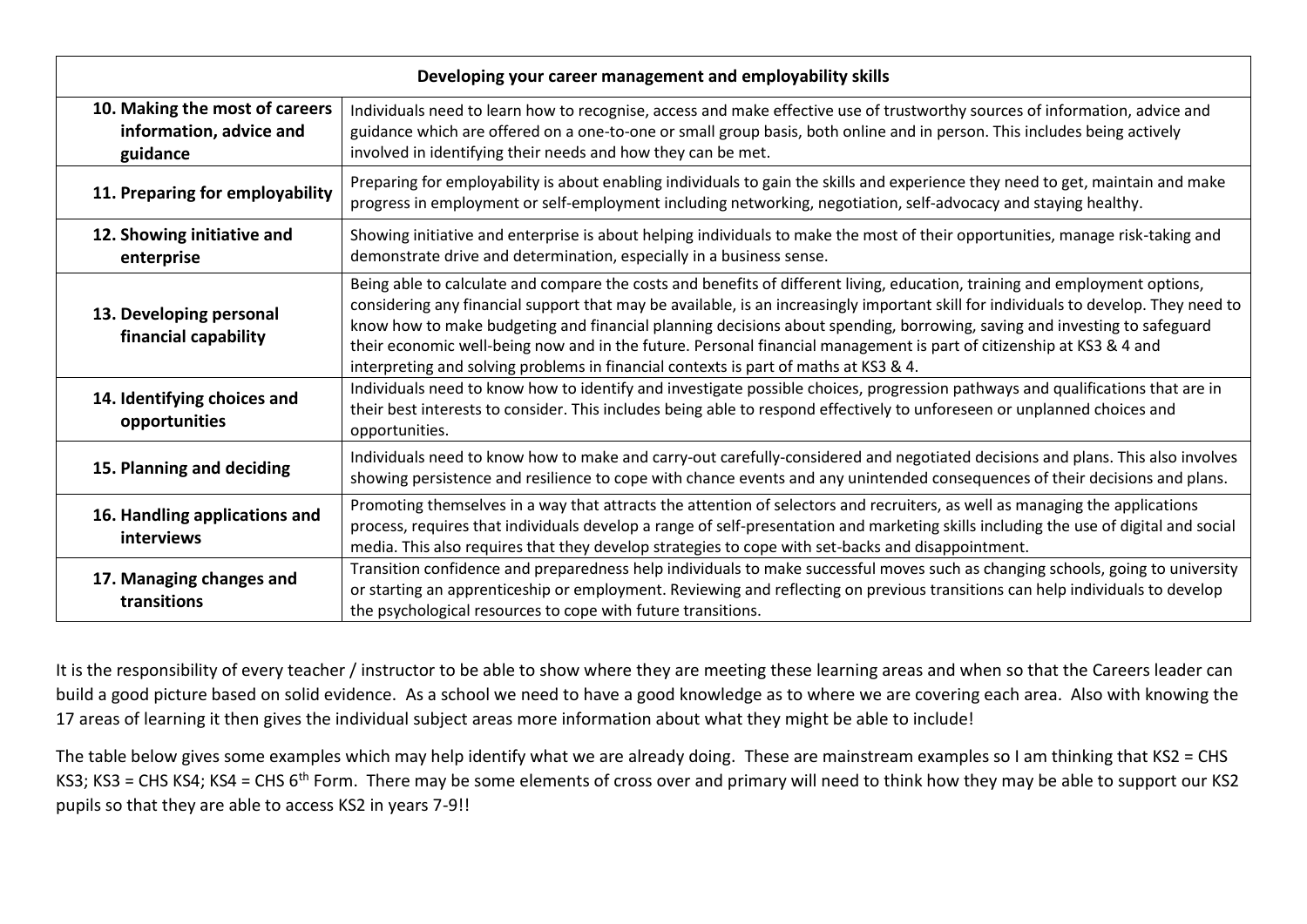| Developing yourself through careers, employability and enterprise education |                                         |                                                                                                                                                                                                                                                                                 |                                                                                                                                                                                                                                                                                    |                                                                                                                                                                                                                                                                                        |                                                                                                                                                                                                                                                                                                                                                                                                                               |
|-----------------------------------------------------------------------------|-----------------------------------------|---------------------------------------------------------------------------------------------------------------------------------------------------------------------------------------------------------------------------------------------------------------------------------|------------------------------------------------------------------------------------------------------------------------------------------------------------------------------------------------------------------------------------------------------------------------------------|----------------------------------------------------------------------------------------------------------------------------------------------------------------------------------------------------------------------------------------------------------------------------------------|-------------------------------------------------------------------------------------------------------------------------------------------------------------------------------------------------------------------------------------------------------------------------------------------------------------------------------------------------------------------------------------------------------------------------------|
|                                                                             | <b>Area of Learning</b>                 | KS <sub>2</sub>                                                                                                                                                                                                                                                                 | KS3                                                                                                                                                                                                                                                                                | KS4                                                                                                                                                                                                                                                                                    | 16-19                                                                                                                                                                                                                                                                                                                                                                                                                         |
|                                                                             | 1. Self-<br>awareness                   | describe what you are like, what<br>you are good at and what you<br>enjoy doing.<br>Children describe themselves to<br>their e-pen pals, keep learning<br>diaries and do card sorts to<br>identify personal attributes (e.g.<br>'that's like me', 'that's not much<br>like me') | describe yourself, your strengths<br>and preferences<br>Pupils complete a range of self-<br>assessment exercises and record<br>the results in an (e-) portfolio.                                                                                                                   | recognise how you are changing,<br>what you have to offer and<br>what's important to you<br>Pupils complete an interests<br>questionnaire and discuss the job<br>and course suggestions with a<br>trusted adult.                                                                       | assess how you are changing and<br>be able to match your skills,<br>interests and values to<br>requirements and opportunities<br>in learning and work<br>Students write a statement of<br>their career values for their<br>personal career (e-)portfolio                                                                                                                                                                      |
|                                                                             | 2. Self-<br>determination               | explain how to get what you want<br>Children draw up a list of rules<br>that they would like everyone to<br>follow when holding class<br>discussions.                                                                                                                           | be able to focus on the positive<br>aspects of your wellbeing,<br>progress and achievements<br>Pupils tell the story of their<br>earliest memories of what they<br>were good at and interested in.<br>They look for the positives in any<br>negative experiences they have<br>had. | explain how you manage your<br>wellbeing, progress and<br>achievements through telling<br>your story in a positive way<br>Pupils bring their personal story<br>up to date and project it into the<br>near future to show how they are<br>building on their interests and<br>strengths. | reflect on the positive elements<br>in your career story to show the<br>responsibility you are taking for<br>managing your own wellbeing,<br>progress and achievements<br>Students co-construct a personal<br>statement for an application they<br>are making (e.g. a UCAS or<br>apprenticeship application) with<br>the aid of a trusted adult. The<br>adult helps them to strengthen<br>the positive aspects of their story |
|                                                                             | 3. Self-<br>improvement<br>as a learner | identify what you are learning<br>from careers, employability and<br>enterprise activities and<br>experiences                                                                                                                                                                   | explain how you are benefitting<br>as a learner from careers,<br>employability and enterprise<br>activities and experiences<br>Pupils take charge of conducting                                                                                                                    | review and reflect upon how you<br>are benefitting as a learner from<br>careers, employability and<br>enterprise activities and<br>experiences                                                                                                                                         | show that you are proactive in<br>taking part in and learning from<br>careers, employability and<br>enterprise activities and<br>experiences                                                                                                                                                                                                                                                                                  |
|                                                                             |                                         | Children talk and write about<br>what they have gained from<br>going on a visit or engaging with<br>a visitor.                                                                                                                                                                  | an interview with a visitor and<br>feedback to the visitor what they<br>have learnt from the answers to<br>their questions.                                                                                                                                                        | Pupils keep an experiences and<br>achievements log. They also<br>record the evidence of their best<br>use of key employability skills as<br>part of an 'enterprise passport'.                                                                                                          | Students take part in a group<br>activity and complete a<br>questionnaire to assess their<br>contribution to the work of the                                                                                                                                                                                                                                                                                                  |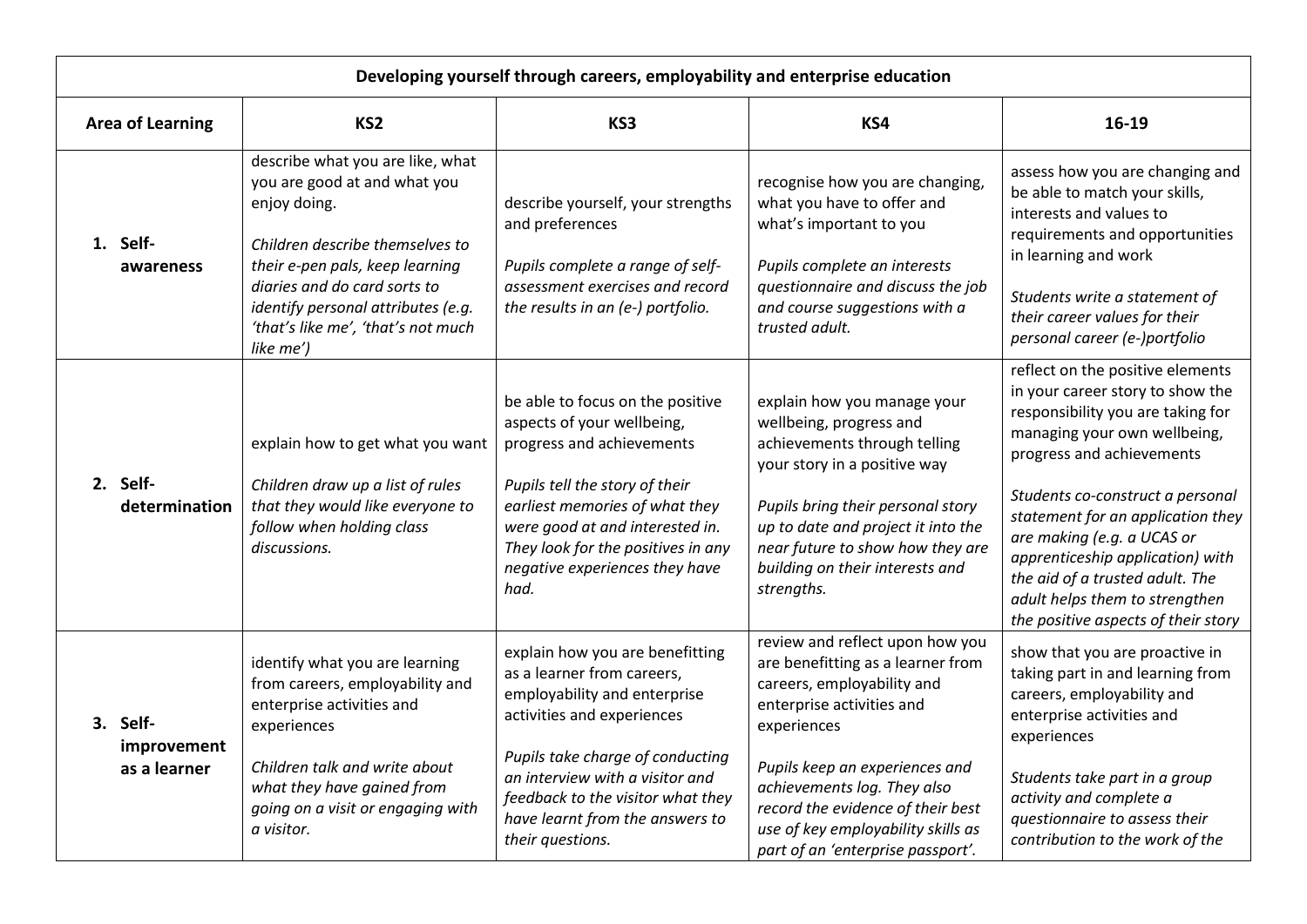| Learning about careers and the world of work         |                                                                                                                                                                                                                                                                                                                                                                                                                                         |                                                                                                                                                                                                                                                                                                                                                                                                                                              |                                                                                                                                                                                                                                                                                                                                                                                                                                                                          |                                                                                                                                                                                                                                                                                                                                                                                                                            |  |
|------------------------------------------------------|-----------------------------------------------------------------------------------------------------------------------------------------------------------------------------------------------------------------------------------------------------------------------------------------------------------------------------------------------------------------------------------------------------------------------------------------|----------------------------------------------------------------------------------------------------------------------------------------------------------------------------------------------------------------------------------------------------------------------------------------------------------------------------------------------------------------------------------------------------------------------------------------------|--------------------------------------------------------------------------------------------------------------------------------------------------------------------------------------------------------------------------------------------------------------------------------------------------------------------------------------------------------------------------------------------------------------------------------------------------------------------------|----------------------------------------------------------------------------------------------------------------------------------------------------------------------------------------------------------------------------------------------------------------------------------------------------------------------------------------------------------------------------------------------------------------------------|--|
| <b>Area of Learning</b>                              | KS <sub>2</sub>                                                                                                                                                                                                                                                                                                                                                                                                                         | KS3                                                                                                                                                                                                                                                                                                                                                                                                                                          | KS4                                                                                                                                                                                                                                                                                                                                                                                                                                                                      | 16-19                                                                                                                                                                                                                                                                                                                                                                                                                      |  |
| 4. Exploring<br>careers and<br>career<br>development | give examples of what it means<br>to have a career<br>'Who am I?' quiz. The teacher<br>reveals ten clues, one at a time,<br>about the career of someone<br>known to the children. They<br>discuss different career patterns<br>and structures.                                                                                                                                                                                          | describe different explanations of<br>what careers are and how they<br>can be developed<br>Pupils discuss different metaphors<br>for career such as career as a<br>journey and career as a race.<br>Pupils find out how the careers of<br>different members of staff have<br>developed and then reflect on the<br>diversity of career patterns and<br>structures                                                                             | discuss the skills involved in<br>managing your own career<br>Pupils investigate career<br>development in organisations by<br>interviewing HR managers. Pupils<br>weigh up the pros and cons of<br>single-track careers, serial<br>careers, portfolio careers and<br>lifestyle careers. This could be<br>through a series of careers talks<br>presented in a 'speed dating'<br>exercise                                                                                  | reflect on changing career<br>processes and structures and<br>their possible effects on your<br>experience and management of<br>your own career development<br>Students explore the notion of<br>'careership' by comparing and<br>contrasting different systems of<br>advancement, e.g. 'bureaucratic<br>careers', apprenticeships, the<br>training regimes of sportspeople<br>and instant fame TV talent<br>competitions. |  |
| 5. Investigating<br>work and<br>working life         | give examples of what people like<br>and dislike about the work they<br>do<br>Children draw pictures and write<br>about the things they would use<br>or wear in a job they would like to<br>do. Children interview visitors<br>about what they like most and<br>what they like least about their<br>jobs. A themed set of careers<br>talks is arranged for them e.g. a<br>series of talks given by members<br>of the medical profession | give examples of different kinds<br>of work and why people's<br>satisfaction with their working<br>lives can change<br>Pupils explore the similarities and<br>differences between paid work,<br>gift work and work in the home.<br>Pupils explore the purpose of<br>work clothes/ uniforms/'business<br>attire' and whether people like or<br>dislike wearing them (linked to<br>non-uniform day). Pupils use<br>comprehensive website video | explain how work and working<br>life is changing and how this may<br>impact on your own and other<br>people's career satisfaction<br>Pupils debate the pros and cons<br>of introducing a universal basic<br>income. Pupils talk to alumni<br>about how their jobs are likely to<br>change in the next 5-10 years.<br>Employers are invited into a<br>humanities lesson and support<br>the teacher when discussing local<br>changes to work and the impact<br>on society. | discuss the personal, social,<br>economic and environmental<br>impacts of different kinds of<br>work and working life in the<br>context of your own thinking<br>about career satisfaction<br>Students interrogate the key<br>ideas coming out of think tanks<br>such as the Future Work Forum.<br>Employers are invited in to<br>debate the topic 'life-work<br>balance' as part of the Critical<br>Thinking programme     |  |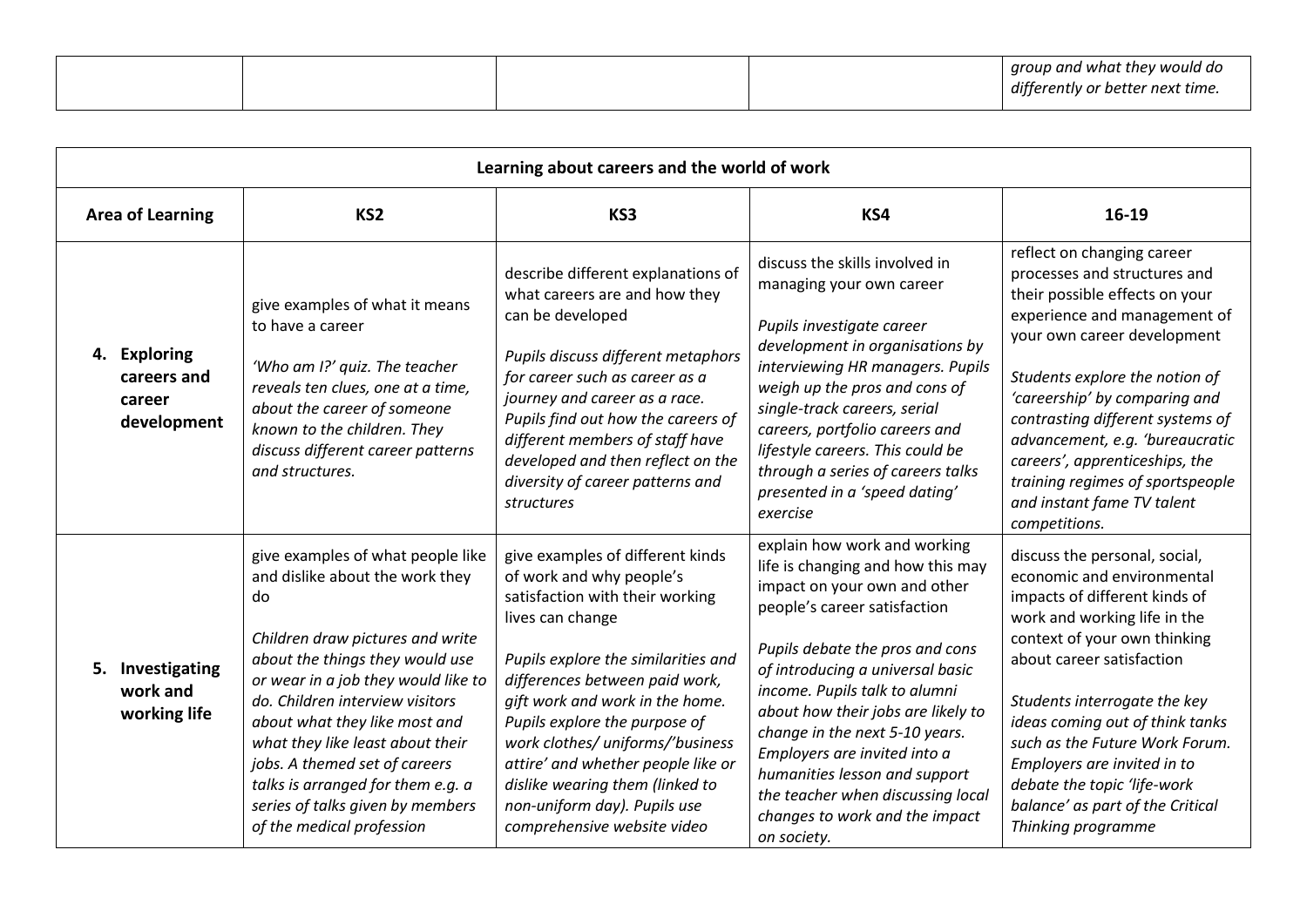|                                                                       |                                                                                                                                                                                                                                                                                                                                           | clips to support a                                                                                                                                                                                                                                                                                                                                                                                                        |                                                                                                                                                                                                                                                                                                                                                                                                                                                                                                     |                                                                                                                                                                                                                                                                                                                                                                                                                                                                                                                                                                |
|-----------------------------------------------------------------------|-------------------------------------------------------------------------------------------------------------------------------------------------------------------------------------------------------------------------------------------------------------------------------------------------------------------------------------------|---------------------------------------------------------------------------------------------------------------------------------------------------------------------------------------------------------------------------------------------------------------------------------------------------------------------------------------------------------------------------------------------------------------------------|-----------------------------------------------------------------------------------------------------------------------------------------------------------------------------------------------------------------------------------------------------------------------------------------------------------------------------------------------------------------------------------------------------------------------------------------------------------------------------------------------------|----------------------------------------------------------------------------------------------------------------------------------------------------------------------------------------------------------------------------------------------------------------------------------------------------------------------------------------------------------------------------------------------------------------------------------------------------------------------------------------------------------------------------------------------------------------|
|                                                                       |                                                                                                                                                                                                                                                                                                                                           | teacher/employer led discussion                                                                                                                                                                                                                                                                                                                                                                                           |                                                                                                                                                                                                                                                                                                                                                                                                                                                                                                     |                                                                                                                                                                                                                                                                                                                                                                                                                                                                                                                                                                |
| Understanding<br>6.<br>business and<br>industry                       | describe a local business, how it<br>is run and the products and/or<br>services it provides<br>Pupils complete a project on<br>shops and businesses in the high<br>street with inputs from owners<br>and staff who work in them.<br>Pupils explore businesses that<br>exist in the local area $-$ for<br>example on the journey to school | give examples of different<br>business organisational structures<br>Pupils investigate different types<br>of organisational structure and<br>consider their fitness for purpose.<br>Pupils create a visual aid that<br>shows the contractors and<br>suppliers linked to their own<br>school. Pupils invite the school's<br>business manager in to talk about<br>the processes involved in<br>contracting with businesses. | explain different types of<br>business organisational<br>structures, how they operate and<br>how they measure success<br>Pupils compare and contrast their<br>experience in two different<br>enterprise simulations - one<br>based on a shareholder model<br>and the other on a co-operative<br>model. An employee from both<br>models prepares and delivers a<br>talk and question session with the<br>teacher. Pupils reflect on what<br>organisational structure appeals<br>most to them and why | explain the main reasons why<br>business organisations change<br>their structures<br>Students complete a work<br>experience assignment into<br>changing organisational<br>structures and follow this up by<br>pooling information about<br>trends. Students use a range of<br>comprehensive websites for<br>researching success measures<br>such as McKinsey's '7's. Year 12<br>students considering further<br>studies and a career in STEM<br>subjects work alongside<br>professional scientists and<br>engineers to solve real-life<br>problems in industry |
| 7. Investigating<br>jobs and<br>labour market<br>information<br>(LMI) | describe the main types of<br>employment in your area: past,<br>present and emerging<br>Children use 'then' and 'now'<br>photos of local workplaces and<br>discuss the changing world of<br>work where they live.                                                                                                                         | be aware of what labour market<br>information (LMI) is and how it<br>can be useful to you<br>Pupils analyse local job vacancies<br>using job vacancy<br>websites/apps/newspapers and<br>other sources.<br>Pupils use comprehensive<br>websites to research local LMI<br>data provided by teachers,<br>employer groups such as local<br>LEPs, NCS and data from LMI for<br>All                                             | be able to find relevant labour<br>market information (LMI) and<br>know how to use it in your career<br>planning<br>Pupils analyse national and local<br>data on the destinations of last<br>year's leavers and consider<br>possible implications for their<br>own plans. Pupils use<br>comprehensive websites to<br>research local LMI and identify<br>appropriate ways of interrogating<br>the data                                                                                               | be able to draw conclusions from<br>researching and evaluating<br>relevant labour market<br>information (LMI) to support<br>your future plans<br>Students investigate trends in HE<br>admissions and graduate<br>employment. They consider<br>possible implications for their<br>own plans. Students access HE/<br>Careers/ Skills Fairs to gather<br>further information about the<br>different pathways available                                                                                                                                            |
| 8. Valuing<br>Equality,                                               | recognise the harm caused by<br>stereotyping and discrimination                                                                                                                                                                                                                                                                           | identify how to stand up to<br>stereotyping and discrimination                                                                                                                                                                                                                                                                                                                                                            | recognise and challenge<br>stereotyping, discrimination and<br>other barriers to equality,                                                                                                                                                                                                                                                                                                                                                                                                          | reflect critically on the ethical,<br>legal and business case for<br>equality, diversity and inclusion                                                                                                                                                                                                                                                                                                                                                                                                                                                         |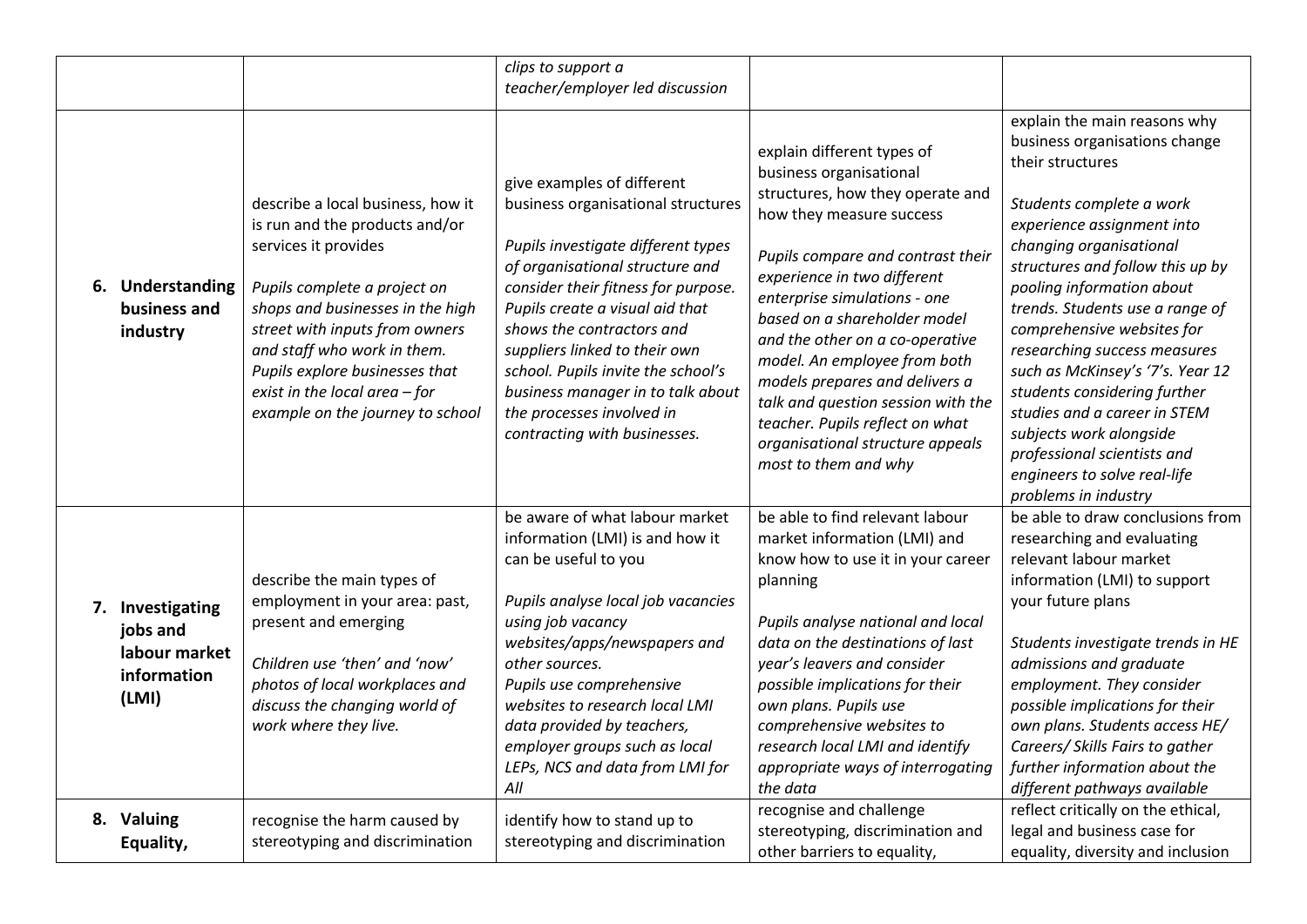| diversity and<br>inclusion                                               | and the importance of treating<br>people fairly<br>Children write their own accounts<br>of news stories about<br>discrimination and exploitation at<br>work                   | that is damaging to you and those<br>around you<br>Pupils role play incidents at work<br>involving bullying and<br>discrimination Pupils work with<br>their alumni mentors for advice<br>on how to combat stereotyping<br>and discrimination                                                                                                                                                                                                                                                                                                                  | diversity and inclusion and know<br>your rights and responsibilities in<br>relation to these issues<br>Pupils interview employers about<br>good practice in carrying out their<br>duties under the Equality Act<br>2010 'to make reasonable<br>adjustments to their workplaces<br>to overcome barriers experienced<br>by disabled people'                                                                                        | in the workplace and the<br>implications for your behaviour<br>and others<br>An HR manager explains<br>company policy and staff codes<br>of conduct on matters such as<br>bullying and harassment in the<br>workplace. Students give talks<br>and lead the followup discussion<br>on equality, diversity and<br>inclusion issues trending on<br>social media                                                                             |
|--------------------------------------------------------------------------|-------------------------------------------------------------------------------------------------------------------------------------------------------------------------------|---------------------------------------------------------------------------------------------------------------------------------------------------------------------------------------------------------------------------------------------------------------------------------------------------------------------------------------------------------------------------------------------------------------------------------------------------------------------------------------------------------------------------------------------------------------|----------------------------------------------------------------------------------------------------------------------------------------------------------------------------------------------------------------------------------------------------------------------------------------------------------------------------------------------------------------------------------------------------------------------------------|------------------------------------------------------------------------------------------------------------------------------------------------------------------------------------------------------------------------------------------------------------------------------------------------------------------------------------------------------------------------------------------------------------------------------------------|
| 9.<br>Learning<br>about safe<br>working<br>practices and<br>environments | be aware of how to keep yourself<br>safe and well when you are<br>learning and playing<br>Children run a 'safety in the<br>classroom' or 'safe travel to<br>school' campaign. | be aware of the laws and bye-<br>laws relating to young people's<br>permitted hours and types of<br>employment; and know how to<br>minimise health and safety risks<br>to you and those around you<br>Pupils use the information from<br>the local authority to write a true<br>or false quiz to test other pupils'<br>knowledge of the laws and bye-<br>laws relating to employment of<br>school age children. A local<br>employer talks about the<br>importance of the laws and as an<br>employer what their<br>responsibilities to their employees<br>are. | be aware of your responsibilities<br>and rights as a student, trainee or<br>employee for staying healthy and<br>following safe working practices<br>Pupils research health and safety<br>requirements and quidelines for<br>tools and equipment that they<br>use, e.g. VDU, keyboard, and<br>machine tools in a Design and<br>Technology workshop. An HR<br>consultant provides a talk on<br>rights and responsibilities at work | recognise different levels of risks<br>and understand your<br>responsibilities and rights as a<br>student, trainee or employee for<br>staying healthy and observing<br>safe working practices<br>A trade unionist explains the role<br>of trade unions in helping to<br>make work places healthier and<br>safer. An HR consultant provides<br>a talk on rights and<br>responsibilities at work in<br>preparation for a work<br>placement |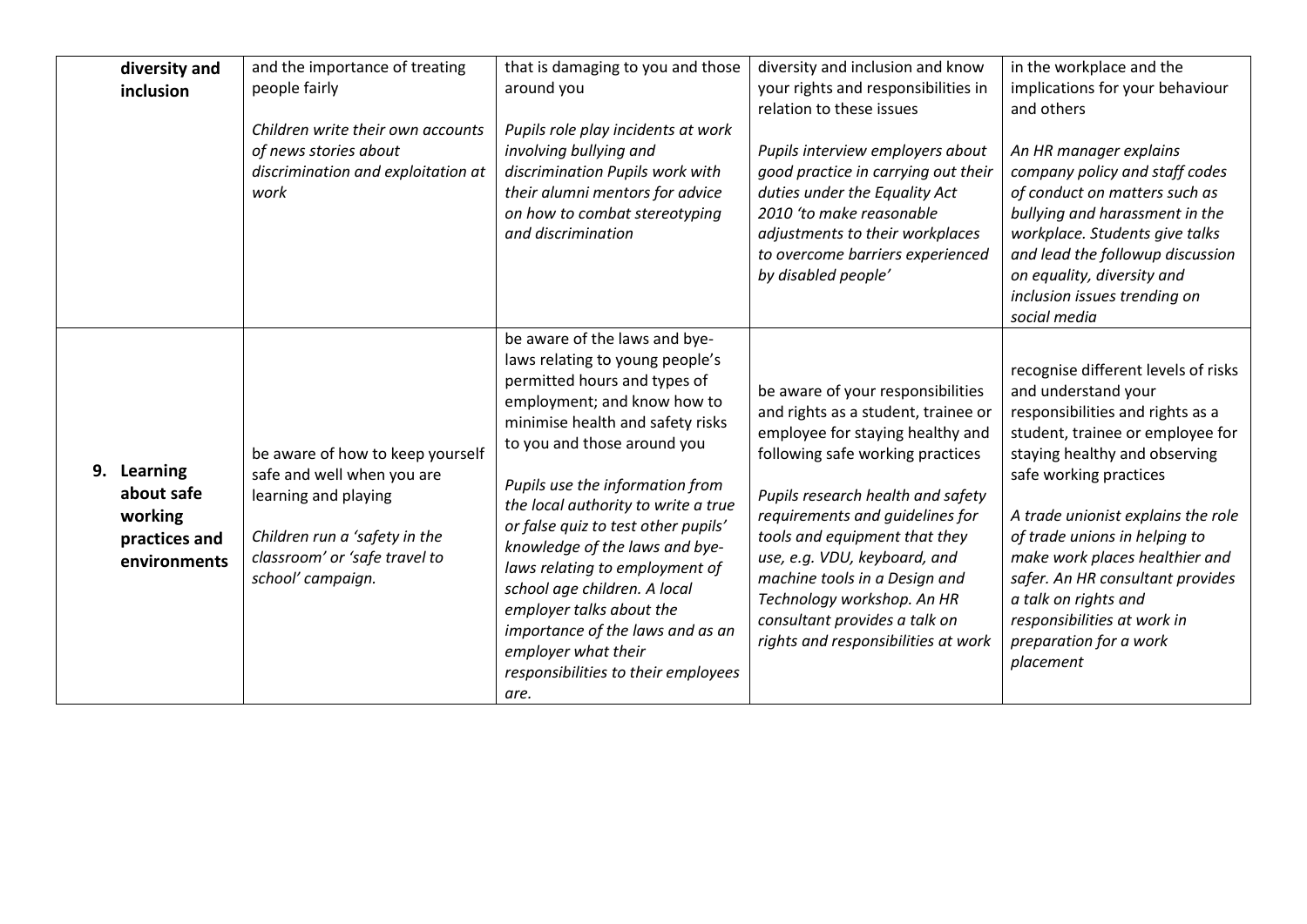| Developing your career management and employability skills                     |                                                                                                                                                                                                                                                                                                                                                                                     |                                                                                                                                                                                                                                                                                                                                                                                                                                                                                    |                                                                                                                                                                                                                                                                                                                                                                                                                                                                                                                                         |                                                                                                                                                                                                                                                                                                                                                                                                                                                                                                                                      |  |
|--------------------------------------------------------------------------------|-------------------------------------------------------------------------------------------------------------------------------------------------------------------------------------------------------------------------------------------------------------------------------------------------------------------------------------------------------------------------------------|------------------------------------------------------------------------------------------------------------------------------------------------------------------------------------------------------------------------------------------------------------------------------------------------------------------------------------------------------------------------------------------------------------------------------------------------------------------------------------|-----------------------------------------------------------------------------------------------------------------------------------------------------------------------------------------------------------------------------------------------------------------------------------------------------------------------------------------------------------------------------------------------------------------------------------------------------------------------------------------------------------------------------------------|--------------------------------------------------------------------------------------------------------------------------------------------------------------------------------------------------------------------------------------------------------------------------------------------------------------------------------------------------------------------------------------------------------------------------------------------------------------------------------------------------------------------------------------|--|
| <b>Area of Learning</b>                                                        | KS <sub>2</sub>                                                                                                                                                                                                                                                                                                                                                                     | KS3                                                                                                                                                                                                                                                                                                                                                                                                                                                                                | KS4                                                                                                                                                                                                                                                                                                                                                                                                                                                                                                                                     | 16-19                                                                                                                                                                                                                                                                                                                                                                                                                                                                                                                                |  |
| 10. Making the<br>most of<br>careers<br>information,<br>advice and<br>guidance | be aware of where to get<br>impartial information and<br>support when you need it and<br>how to make good use of it<br>Children compare different<br>sources of information about the<br>same subject (e.g. a local<br>secondary school) and identify<br>strategies for critiquing them.<br>Year 7 pupils tell Year 6 children<br>in a class blog about life in<br>secondary school | identify your personal networks<br>of support, including how to<br>access and make the most of<br>impartial face-to-face and digital<br>careers information, advice and<br>guidance services<br>Pupils create a visual diagram to<br>show their personal networks of<br>support. Pupils provide a guide to<br>'making the most of information,<br>advice and guidance' in their<br>school to support their thinking<br>and decision making especially at<br>key transition points. | build your personal networks of<br>support including how to access<br>and make the most of a wide<br>range of impartial face-to-face<br>and digital careers information,<br>advice and guidance services<br>Pupils discuss their options with<br>family, friends/social network,<br>school staff and career specialists<br>and carefully weigh up the advice<br>received. Pupils use their careers<br>plan to record their thinking                                                                                                     | develop and make the most of<br>your personal networks of<br>support and show that you are a<br>proactive and discerning user of<br>impartial face-to-face and digital<br>careers information, advice and<br>guidance services<br>Students brainstorm how to<br>access face-to-face and online<br>help. They explain what they<br>would do to prepare for and<br>follow up a careers interview.<br>Students as part of an<br>aspirations programme are<br>linked with a business mentor to<br>support them.                          |  |
| 11. Preparing for<br>employability                                             | identify key qualities and skills<br>that employers are looking for<br>Children write a job description<br>for a babysitter and hold mock<br>interviews                                                                                                                                                                                                                             | recognise the qualities and skills<br>you have demonstrated both in<br>and out of school that will help to<br>make you employable<br>Pupils keep and maintain a skills<br>log recording their best<br>demonstrations of the qualities<br>and skills needed for<br>employability. Employers provide<br>an introduction to employability<br>skills.                                                                                                                                  | show how you are developing the<br>qualities and skills which will help<br>you to improve your<br>employability<br>Pupils practise filling out the<br>sections on sample application<br>forms that ask them to provide<br>evidence of the skills and qualities<br>that they have demonstrated.<br>Employers provide CV workshops<br>demonstrating the latest thinking<br>in CV presentation, what they<br>expect to see and what they will<br>not accept. Employers are<br>involved with the work experience<br>programme, preparation, | explain how you are developing<br>your employability qualities and<br>skills to satisfy your own<br>expectations and the future<br>expectations of your employers<br>and coworkers<br>Students review what they have<br>learned about the discipline and<br>responsibilities of work from<br>participation in work experience<br>and/or voluntary work. Employer<br>mentors support students in<br>reviewing and reflecting on the<br>development of employability<br>skills. Employers offer part time<br>jobs or work shadowing to |  |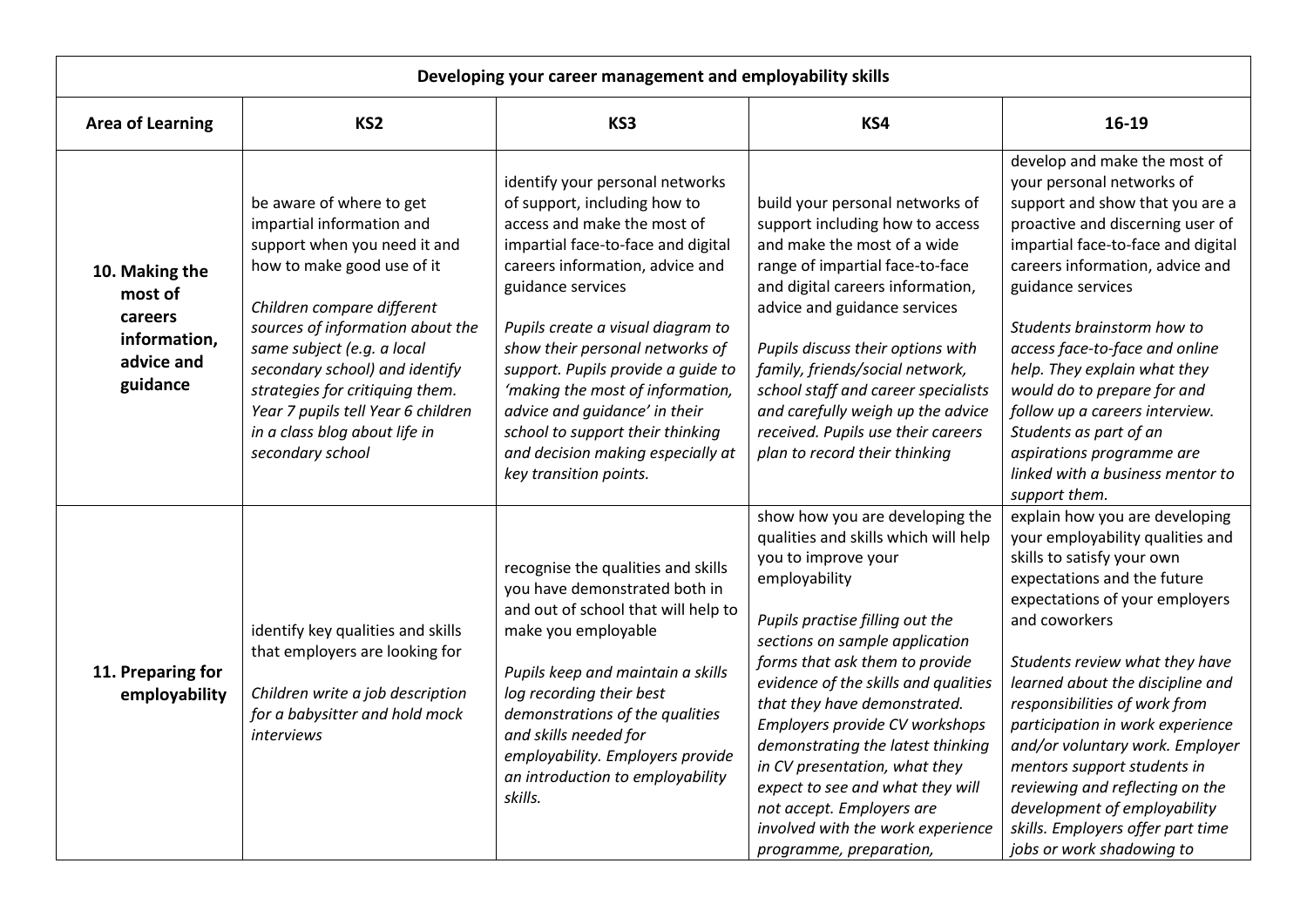|                                                       |                                                                                                                                                                                                               |                                                                                                                                                                                                                                                                                                                                                                                        | placement and debrief. Pupils<br>who have part-time jobs talk<br>about the skills they need.                                                                                                                                                                                                                                                                                                                                                                     | support the development of<br>employability skills                                                                                                                                                                                                                                                                                                                                                                                     |
|-------------------------------------------------------|---------------------------------------------------------------------------------------------------------------------------------------------------------------------------------------------------------------|----------------------------------------------------------------------------------------------------------------------------------------------------------------------------------------------------------------------------------------------------------------------------------------------------------------------------------------------------------------------------------------|------------------------------------------------------------------------------------------------------------------------------------------------------------------------------------------------------------------------------------------------------------------------------------------------------------------------------------------------------------------------------------------------------------------------------------------------------------------|----------------------------------------------------------------------------------------------------------------------------------------------------------------------------------------------------------------------------------------------------------------------------------------------------------------------------------------------------------------------------------------------------------------------------------------|
| 12. Showing<br>initiative and<br>enterprise           | show that you can use your<br>initiative and be enterprising<br>Children take part in a design,<br>production and marketing game,<br>e.g. making and selling varieties<br>of crackers for different occasions | recognise when you are using<br>qualities and skills that<br>entrepreneurs demonstrate<br>Pupils plan and deliver a series of<br>environmental awareness<br>projects as part of their school's<br>'green school' campaign. Short-<br>term enterprise activities are<br>delivered and supported by local<br>employers.                                                                  | show that you can be<br>enterprising in the way you learn,<br>work and manage your career<br>Working with local employers,<br>pupils attend a session on<br>techniques of successful<br>marketing. Pupils are set a<br>marketing challenge such as how<br>to promote a healthy lifestyle.<br>Local employers provide longer-<br>term business competitions to<br>develop enterprise and<br>entrepreneurial skills                                                | develop and apply enterprise<br>qualities and skills in your<br>approach to learning, work and<br>career planning<br>Students design two revision<br>timetables for themselves - one<br>taking up 15% less time than the<br>other. They carry out a risk<br>assessment of cutting down on<br>the time available. Students seek<br>volunteering opportunities to<br>develop their enterprise and<br>employability qualities and skills. |
| 13. Developing<br>personal<br>financial<br>capability | show that you can make<br>considered decisions about<br>saving, spending and giving<br>Children compare terms and<br>conditions on a range of<br>children's savings products                                  | show that you can manage your<br>own budget and contribute to<br>household and school budgets<br>Pupils take part in a simulation<br>that challenges them to manage<br>a household budget. Pupils are<br>set a budget to support them in<br>raising funds for the<br>school's/academy's chosen local<br>charity. A mentor from the charity<br>supports them in the planning<br>stages. | show that you can manage<br>financial issues related to your<br>education, training and<br>employment choices including<br>knowing how to access sources of<br>financial support that may be<br>open to you<br>Pupils calculate the cost of higher<br>education against an<br>apprenticeship and how the<br>return on their investment can be<br>managed. Pupils attend careers<br>fairs to research the implications<br>of choosing one pathway over<br>another | show how you are developing<br>your personal financial capability<br>to make better decisions about<br>everyday living, further study,<br>training and work<br>Students interview a small<br>business adviser to explore the<br>start- up costs involved of<br>working for themselves e.g.<br>equipment/resources/tax and<br>other contributions and the<br>implications of borrowing or<br>taking out loans.                          |
| 14. Identifying<br>choices and<br>opportunities       | be able to compare information<br>about the secondary education<br>choices open to you                                                                                                                        | know how to identify and<br>systematically explore the<br>options open to you at a decision<br>point                                                                                                                                                                                                                                                                                   | be able to research your<br>education, training,<br>apprenticeship, employment and<br>volunteering options including<br>information about the best                                                                                                                                                                                                                                                                                                               | be able to research and evaluate<br>progression pathways and return<br>on investment for the higher and<br>further education, training,                                                                                                                                                                                                                                                                                                |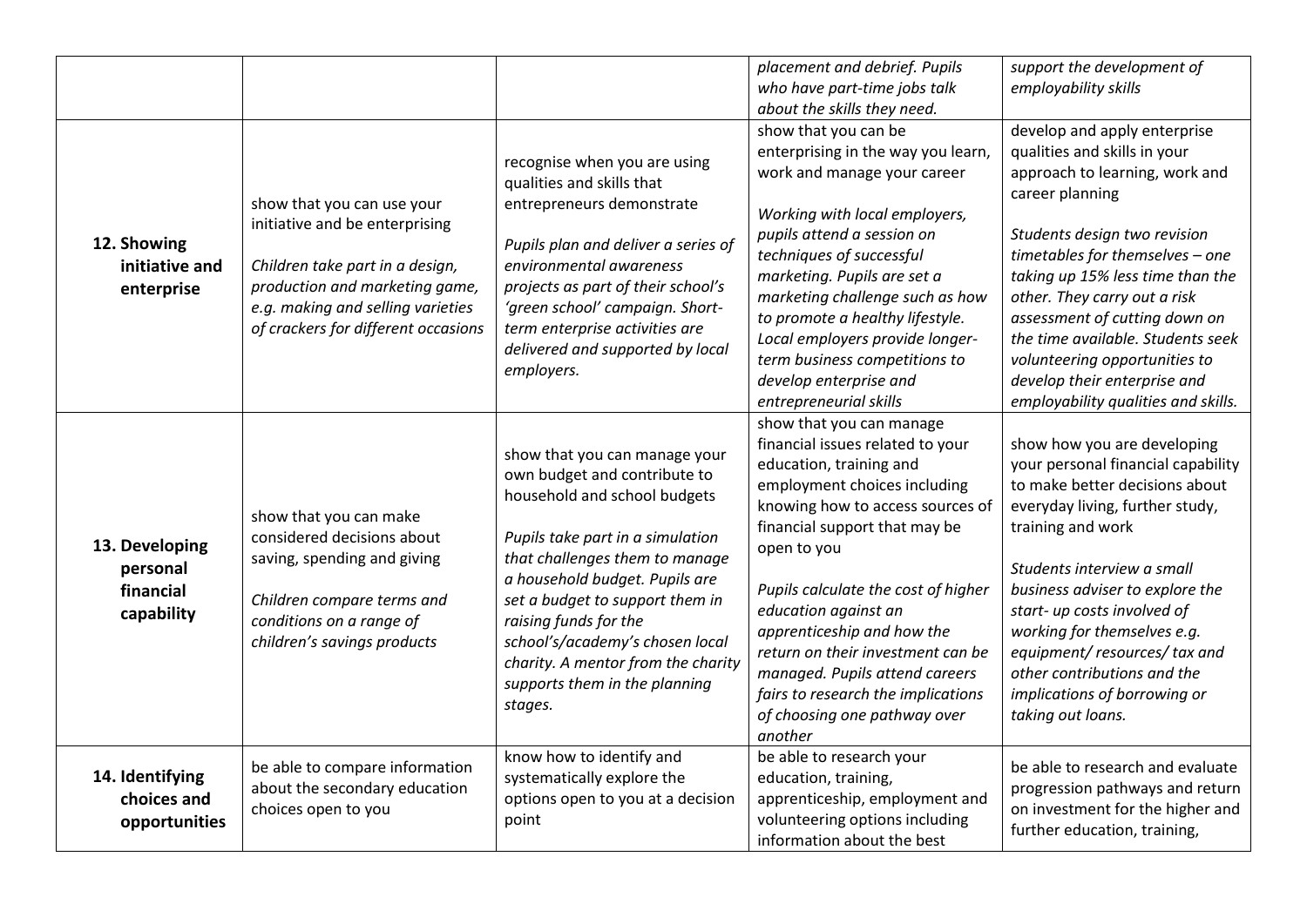|                                                   | Children make a podcast of their<br>impressions of secondary school<br>after attending a 'taster day'.                                    | Pupils produce subject posters<br>giving the facts about<br>qualifications, skills and jobs they<br>can gain by studying particular<br>subjects.                                                                                                                                                                                                                         | progression pathways through to<br>specific goals<br>Pupils draw up a list of questions<br>that they want to ask<br>'stallholders' who they can meet<br>at a forthcoming careers fair/skill<br>show.                                                                                                                                                                                              | apprenticeship, employment and<br>volunteering options open to you<br>Students research and evaluate<br>newly emerging alternatives to<br>the standard three-year degree<br>course at a UCAS institution.<br>Using comprehensive websites<br>and attending careers/skills fairs<br>students gather information<br>from employers, FE, HE and the<br>voluntary sector. |
|---------------------------------------------------|-------------------------------------------------------------------------------------------------------------------------------------------|--------------------------------------------------------------------------------------------------------------------------------------------------------------------------------------------------------------------------------------------------------------------------------------------------------------------------------------------------------------------------|---------------------------------------------------------------------------------------------------------------------------------------------------------------------------------------------------------------------------------------------------------------------------------------------------------------------------------------------------------------------------------------------------|-----------------------------------------------------------------------------------------------------------------------------------------------------------------------------------------------------------------------------------------------------------------------------------------------------------------------------------------------------------------------|
| 15. Planning and<br>deciding                      | know how to make plans and<br>decisions carefully<br>Children make a T-chart listing<br>pros and cons of a choice they are<br>considering | know how to make plans and<br>decisions carefully including<br>negotiating with those who can<br>help you get the qualifications,<br>skills and experience you need<br>Pupils engage in target-setting<br>and review activities with their<br>tutors and subject teachers                                                                                                | know how to make plans and<br>decisions carefully including how<br>to solve problems and deal<br>appropriately with influences on<br>you<br>Pupils take part in role plays to<br>practise using three main styles of<br>communication and conflict<br>resolution (i.e. being passive,<br>assertive or aggressive). They<br>discuss how to handle the<br>consequences of their decision<br>making. | know how to make career<br>enhancing plans and decisions<br>including developing the<br>resilience required to sustain<br>them<br>Students work in groups to<br>design a digital decision support<br>system (DSS) to aid career choice<br>and discuss its potential efficacy.                                                                                         |
| 16. Handling<br>applications<br>and<br>interviews | know how to make a good<br>impression on other people<br>Children write a personal<br>manifesto as a candidate in a<br>mock election.     | know how to prepare and<br>present yourself well when going<br>through a selection process<br>Pupils apply for leadership roles in<br>the school, e.g. School Council<br>representatives, peer mentors.<br>Employers co-deliver a curriculum<br>learning activity on presentation<br>skills that includes the use of<br>social media and platforms such<br>as Linked In. | know your rights and<br>responsibilities in a selection<br>process and strategies to use to<br>improve your chances of success<br>Pupils complete a 'true' or 'false'<br>quiz about questions relating to<br>equality of opportunity that<br>interviewers are not allowed to<br>ask candidates. Pupils discuss the<br>use of social media, digital<br>platforms and managing their                | know how to prepare for,<br>perform well and learn from<br>participating in selection<br>processes<br>Students practise how to perform<br>well when completing a group<br>problem-solving exercise as part<br>of a selection process. Students<br>take part in a skype interview<br>session and are linked to a                                                       |